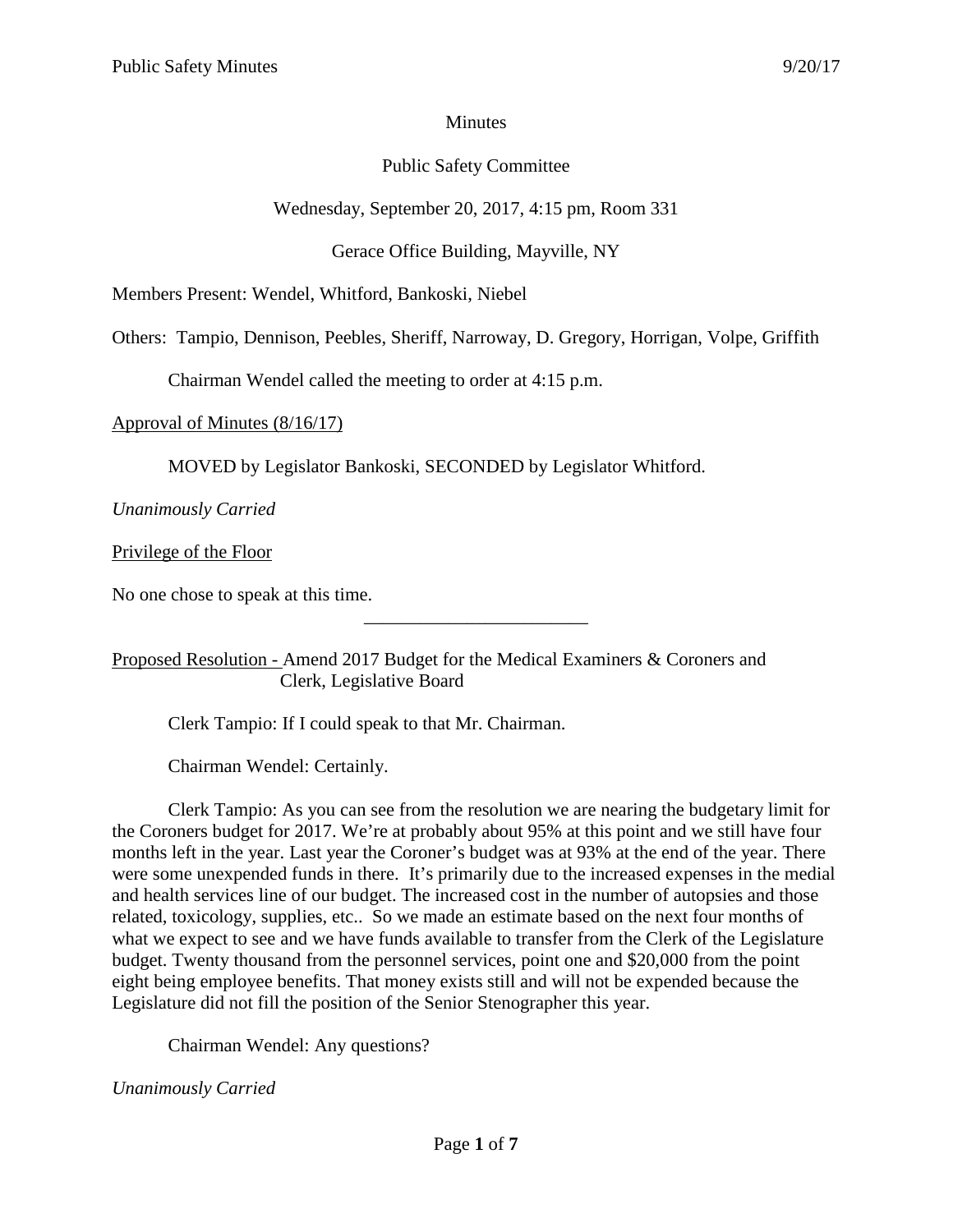Proposed Resolution – Authorize Acceptance of 2017 Crimes Against Revenue Program ("CARP") Funds

Mr. Gregory: I'm the Assistant District Attorney for the District Attorney's office. Appearing on resolution and we're just asking that the Legislature continue acceptance of the Crime Against Revenue grant. There are no matching funds. We have one ADA assigned to the program and one Senior Investigator. The program is designed to investigate crimes against revenue. That would be unemployment insurance fraud, cigarettes tax evasion etc..

Chairman Wendel: What is the return on that? Have you seen an increase? We really don't see a return on that, do we? While the money would go to the State as opposed to us.

Mr. Gregory: We don't get any direct return necessarily. If there is sales tax, of course, the County gets a portion of the sales tax. I believe it's 4% maybe but the program does, in the context of drug cases etc., sometimes the easiest way to target somebody is not necessarily- the revenue grant is sometimes easier to prove depending on the circumstances than the actual crime.

Chairman Wendel: Any questions?

Legislator Bankoski: You said we had two people there *(inaudible)?*

Mr. Gregory: Yes, a Senior Investigator, John Crossley is assigned to it and Josh Ciliano(?), one of the Assistant District Attorney is assigned to it. They are both part time and then Josh is partially funded. His position is partially funded by the County to make it full time so that he can do other things besides jus the Crimes Against Revenue program. So, this helps to pay some –

Legislator Bankoski: It pays some salary.

Mr. Gregory: Yes and some fringe benefits.

Chairman Wendel: Any other questions?

*Unanimously Carried*

Proposed Resolution - State Homeland Security Program for Fiscal Year 2017

Mr. Peebles: This here is for approval for a grant that we got from Homeland Security for monies allocated to both Emergency Services and the Sheriff's Department. A \$149,956 for Emergency Services and \$49,986 towards the Sheriff's for terrorism prevention.

Chairman Wendel: No matching funds. Always nice. It says more regionalization. Is there something that this is earmarked for or going towards?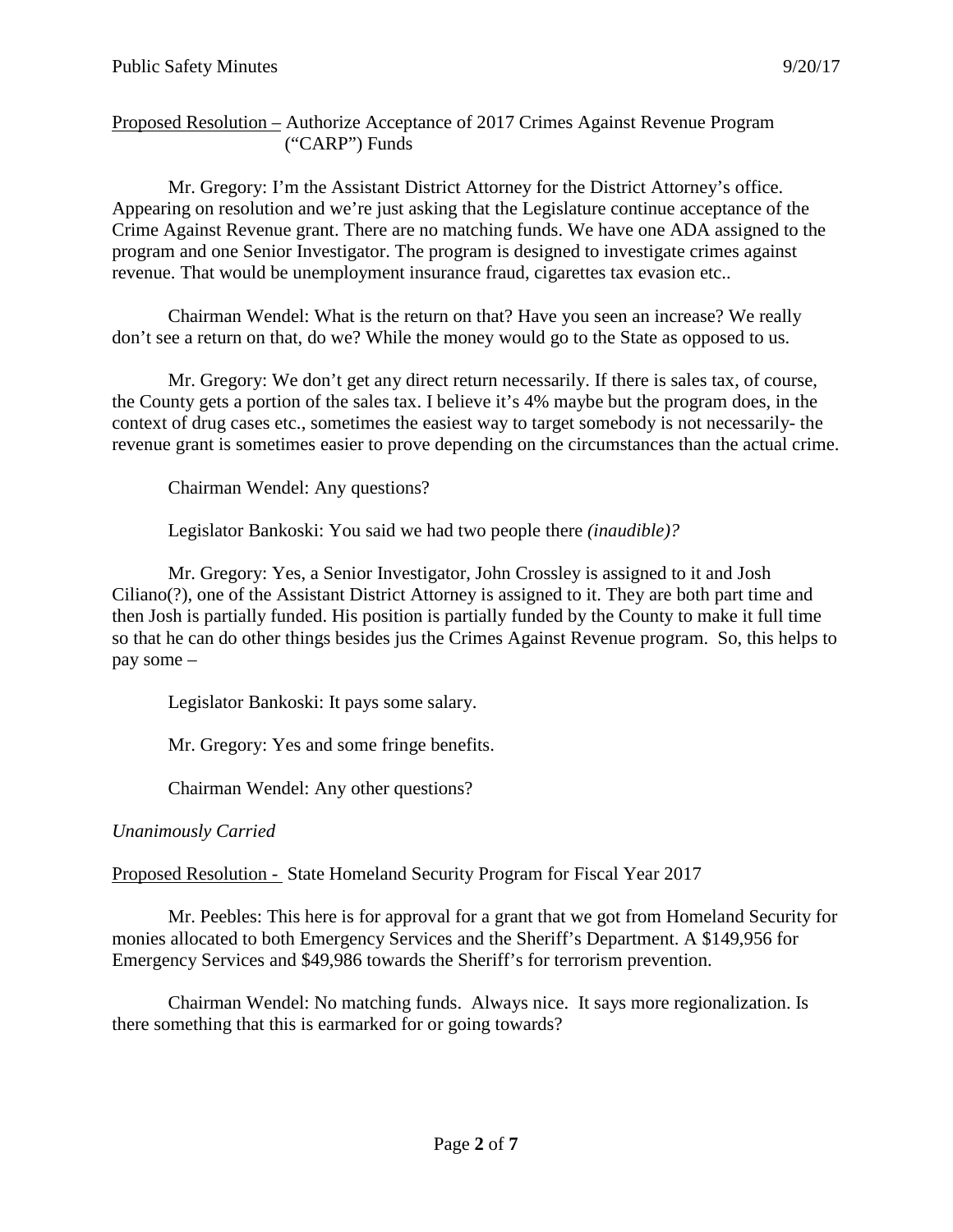Mr. Peebles: I don't have the specifics on it. The \$49,000 I believe from what the Sheriff says is toward Matt Trusso's salary and I believe it's broken down into different salaries for some personnel in Emergency Services.

Chairman Wendel: Any questions?

## *Unanimously Carried*

## Proposed Resolution – NYS Executive Law 13-A Classification/ATI Program Grant

Mr. Narroway: New York State Executive Law 13-A requires the County's to submit an ATI plan, Alternatives to Incarceration plan, to New York State. With approval of that plan, the State provides funds to local jurisdictions for their ATI programs and allows the jail to maintain a reduced classification system. With these funds, we intend to establish a pre-trial services program primarily in Jamestown City Court to supply the judges in that court with additional information regarding whether or not the offender should be released on their own recognizance on supervision of probation and hopefully reduce some of the burden on the jail. And this is to accept those grant funds from that program.

Chairman Wendel: Any questions?

Legislator Niebel: Is this a new grant or is it something you've had in the past?

Mr. Narroway: This is an existing program that was formally done through the Public Defender's office and shifted it to us this year.

Chairman Wendel: Any other questions?

## *Unanimously Carried*

#### Proposed Resolution – Authorize Agreement with Pine Valley Central School District for Purchase of Fuel for Sheriff's Office

Sheriff Gerace: We would like to enter into an agreement with Pine Valley School to use their fuel depot and it's a twofold purpose. It prevents us from going further distances to fuel and we're going to set up a sub-station at Pine Valley School at their request, an office to be used by Deputies that might be in the area to prevent them from driving further if they need to. They are looking for the presence of the patrol vehicles and this is a win/win. The fly cars will also be able to fuel there if necessary. Maybe some of you don't know but we used to maintain our own fuel farms and we saw a potential of cost reduction by partnering the school districts. We have several school districts that we use their fuel depots and we have since eliminated all the ones that we used to own and maintain. It's definitely a cost savings of the County.

Legislator Bankoski: Where do we fuel for this area now?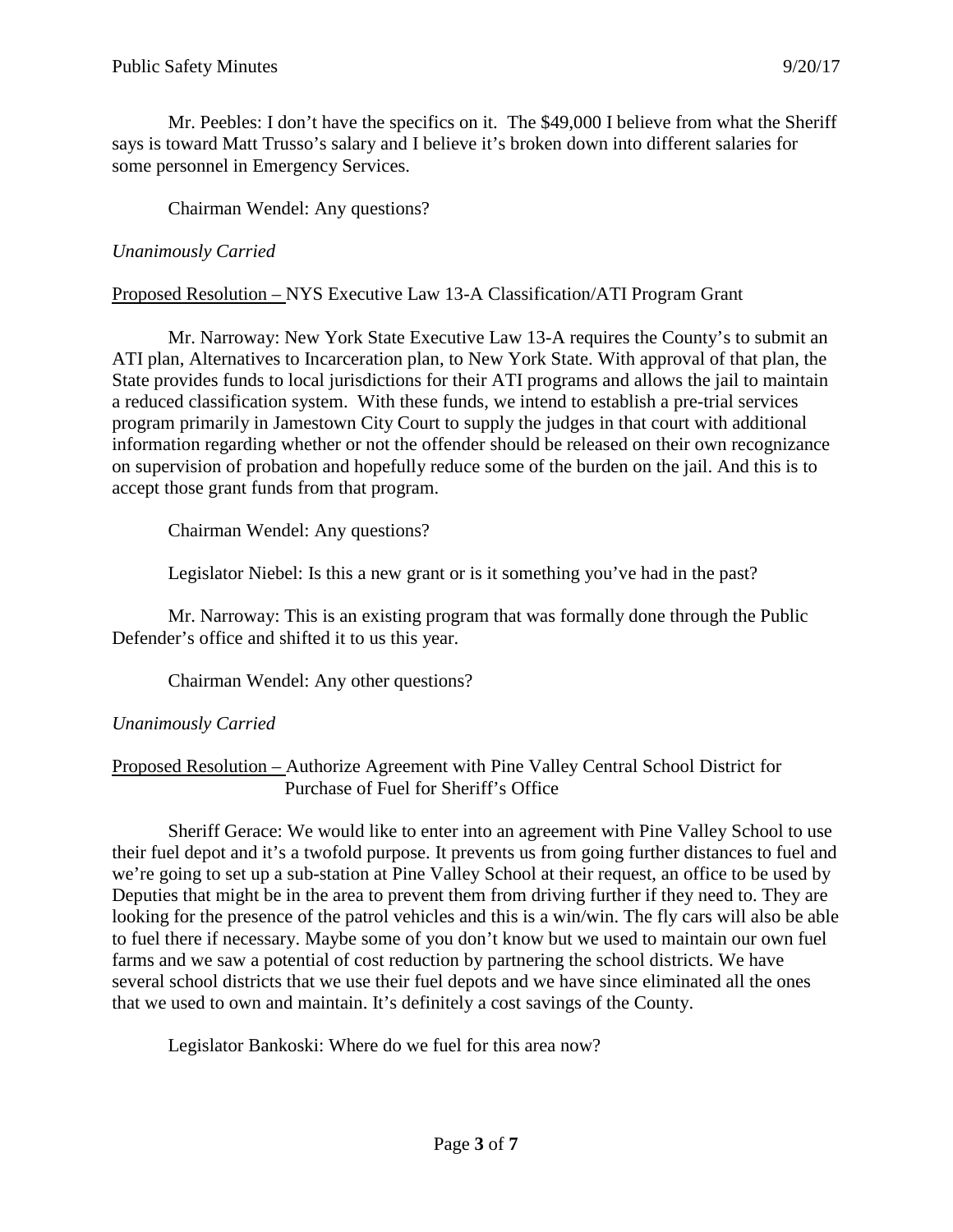Sheriff Gerace: We fuel at Chautauqua Lake School, we fuel the two BOCES, Frewsburg School, Cassadaga and then we share the fuel depots at the County highway and in Hanover at the school.

Legislator Bankoski: There is nothing really over there?

Sheriff Gerace: Nothing right now. The closest would be Silver Creek School.

Legislator Bankoski: Closer for us when we're out that way.

Sheriff Gerace: Yes.

Legislator Niebel: Joe, you could do the same thing with town highway departments?

Sheriff Gerace: Correct.

Legislator Niebel: But you think the school districts would be better for you?

Sheriff Gerace: Well, they want the presence at the school. It's a real win/win for that and they like to see the marked patrols coming in and out of the schools and the fact that Pine Valley is donating an office area for us is also advantageous.

Legislator Niebel: It's free, take advantage of it.

Sheriff Gerace: Free is good.

Chairman Wendel: Any other questions for the Sheriff?

## *Unanimously Carried*

Sheriff Gerace: Mr. Chairman, if I may, at the end of the meeting under "other" if you would like an update on the jail and the population situation, I would be more than happy to provide that for you.

Chairman Wendel: You can do that now because there is another "other". Present now while you are here.

Sheriff Gerace: O.k., I have been trying to keep you up to date through email on our population but we have been at a record high number. We've had 23 inmates boarded out into other jails as far away as Wyoming County. We also utilize Steuben, Allegheny, and Cattaraugus. You've seen a modest dip in the local population in our jail so we are bringing a few of those people back because it's expensive. We pay per day. I want to just vent a little bit. We've had 22 parole violators, technical violators in jail. Just for your information, a technical violator was let out of State prison, on parole, they've already been sentenced to State prison but during their release they violated the terms of their parole. So, under New York State ruling by the Appellate Courts, the Sheriff of the County in which they are arrested, has to hold them. We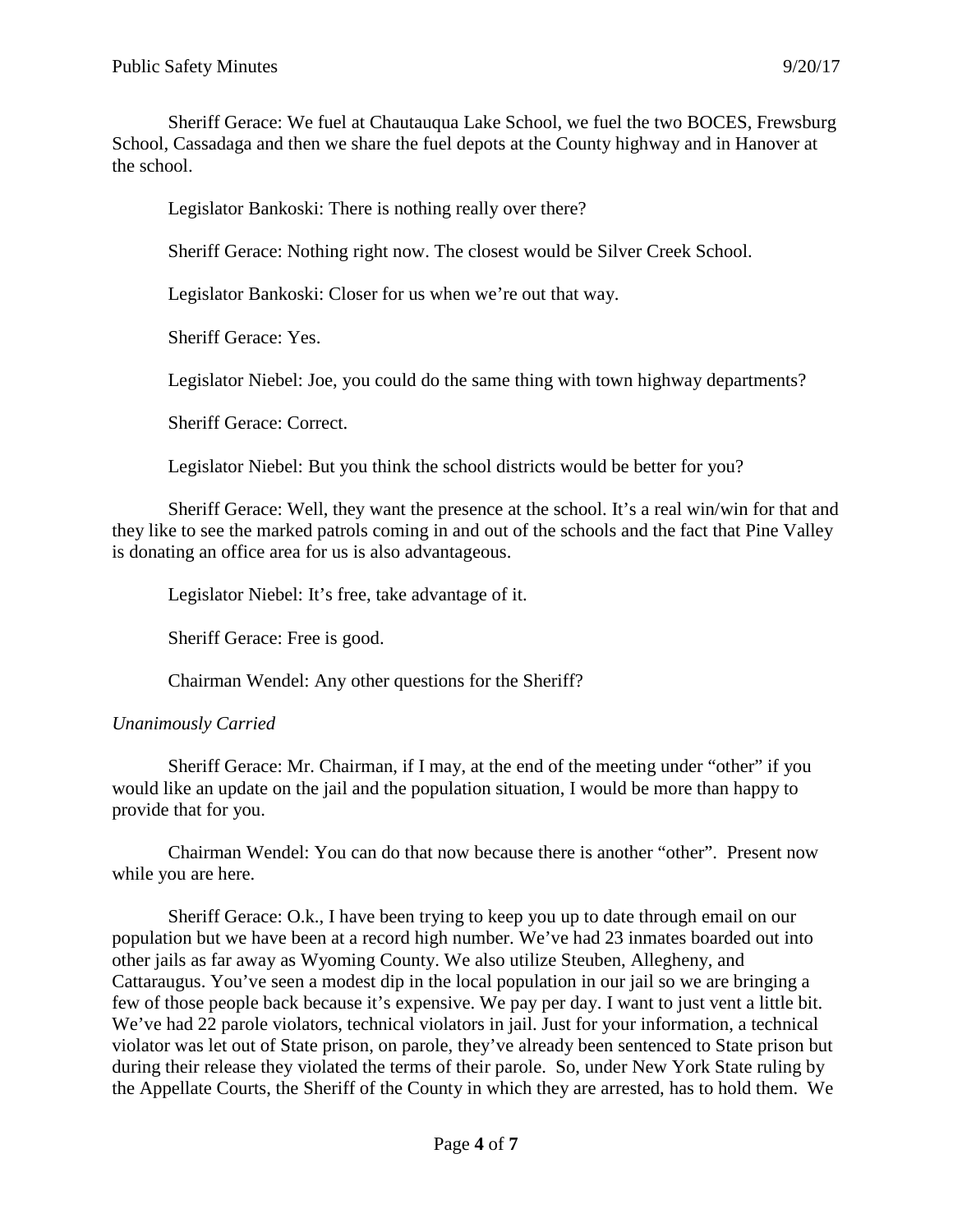hold them sometimes for extended periods of time at local expense. If you look at the number of people boarded versus the number of parole violators that we are housing, it's off by one. So it's no coincidence. I have reached out to parole and to the highest levels in Albany trying to get them to *(inaudible)*. What they are awaiting is a parole hearing and then a decision is made to either release them based on time served, to return them to prison or continue their parole. I've been assured by the Deputy Commissioner, I believe his title is, that they are going to focus more attention on County. There are other factors but it is definitely a concern as we - if you look at the math, \$85.00 a day board out fee times 23, we're talking about \$13,000 a week in costs that is unbudgeted to us. So, getting this population down is essential and the parole violator is just one piece of a bigger puzzle. We have a meeting scheduled Friday morning with Judge Foley, the District Attorney's office, the Public Defender's office, I believe Probation to start looking at the list of people that are in jail, which is frustrating. One example, I have a person who has been in jail 659 days un-sentenced. He's waiting for a trial. So we have to look at some of these case by case to see if we can bring the population down. It's definitely a concern.

Chairman Wendel: The saving grace is we still have Federal inmates, right?

Sheriff Gerace: Correct but again, if you look at the math, if we release them and probably won't get them back, we're still on the plus keeping them and boarding out.

Legislator Bankoski: How many Federal inmates do we have?

Sheriff Gerace: Right now I think that we have 28. We're budgeted for 30. So I have to look at those cells as committed because it's part of our budget.

Legislator Niebel: It's not just the space that these guys take up. If these parole violators have medical concerns, the County is on the hook for those.

Sheriff Gerace: Absolutely. What I have done is, I have written to Senator Young asking for relief from the State. The only way that this problem is going to be resolved is with State legislation because the Court of Appeals made the ruling and there is no appealing. We can't go to the Supreme Court because it's not a Federal issue. You have to change the law. What I am told by the New York State Sheriff's Association of Council, they said good luck with that because the State Assembly is not likely to make that adjustment. If you did the math at \$70 a day cost of housing, there are 1,669 technical parole violators being held in New York State Jails, that equates to \$42 million dollars a year in cost to the local taxpayers that the State should be bearing.

Chairman Wendel: It's tough to the fact that they are on public assistance when they are not in jail and they come to jail and then it stops. It makes no sense to me at all.

Legislator Bankoski: They are still on assistance.

Chairman Wendel: Well, yeah, our assistance *(cross talk)…*

Sheriff Gerace: Medical is what you are referring to.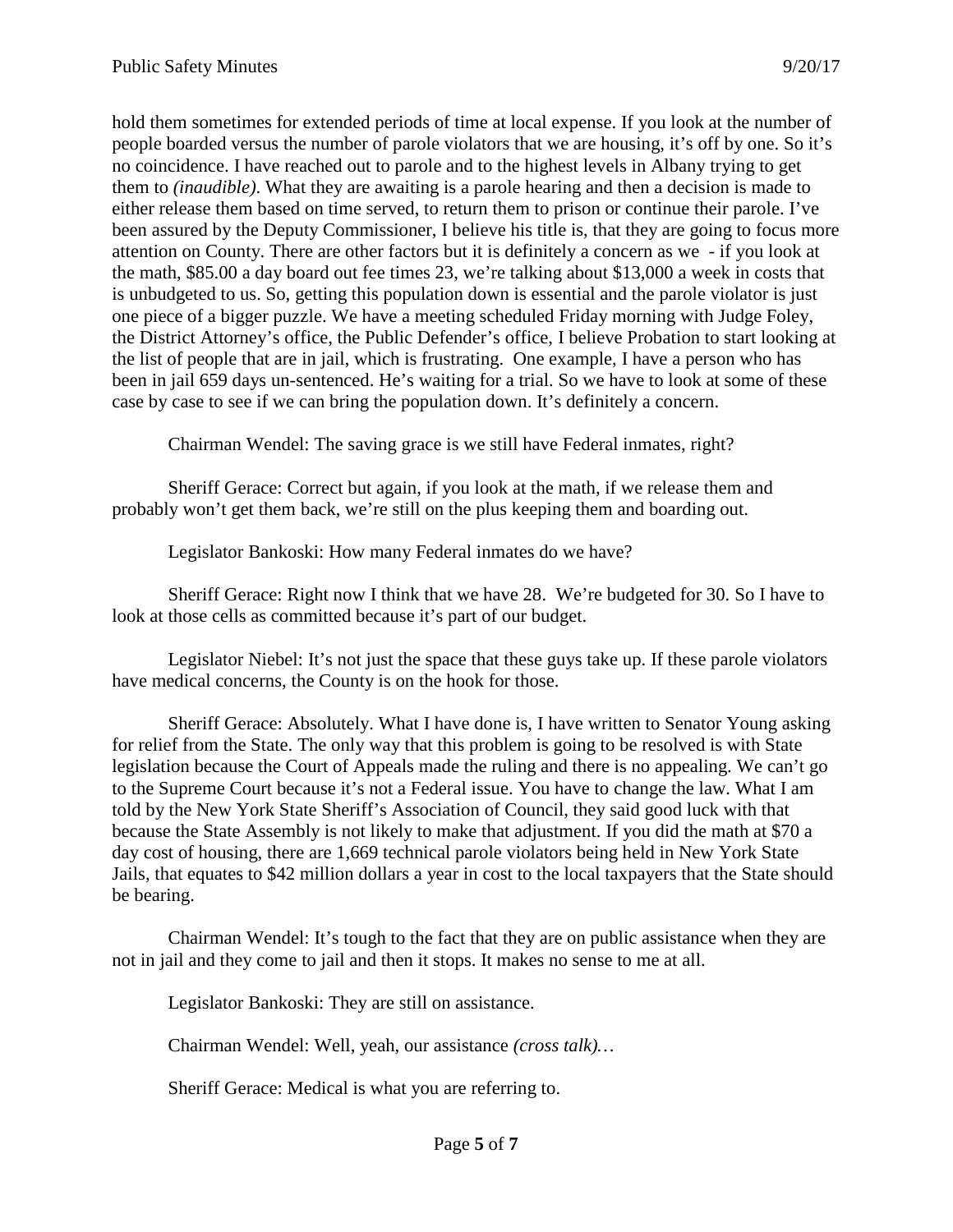Chairman Wendel: Right, exactly. It makes no sense that you go from paying partial burden to everything.

Legislator Bankoski: Have you ever thought of the idea of reaching out to the State and utilizing the annex at Lakeview?

Sheriff Gerace: We have. We've talked about that. In fact we talked about the potential of that for this Raise the Age initiative. But, it's very clear to us that that is out. They are not going to be let it housed on a campus of the State prison period and it looks like, when I say, Raise the Age of 16 and 17 year olds that are now no longer going to be able to be held in jails as of October of 2018 and then October of 2019 for the 17 year olds and the answer was pretty straight forward that they are looking at the youth facilities as acceptable but not prison space. The issue with us is getting the State to agree to do something. I have reached out to the DOCS Commissioner but he has not gotten back to me.

Legislator Bankoski: I know that when I retired three years ago we were still heating that building, there is electricity, there are beds in there. There are just no people in there.

Sheriff Gerace: It makes too much sense. You could use it for youth but it is not within the accepted -

Chairman Wendel: If you set up boarding now, they should be boarding.

Legislator Bankoski: If we were able to get such a facility that we would be able to help other counties out and bring them here and then you could pay us.

Sheriff Gerace: Exactly but they are not going to allow them to be contingent or connected to any jail, prison. It's going to be yes, the approval - this is a work in progress. The County Executive knows more about it than probably anybody in the County that they are looking at the youth facilities expanding them to hold the 16 and 17 year olds. Like for us, it would be Ferry Street in Buffalo. I don't know how they are going to maintain the capacity for the whole Western New York region but, that will be yet to be determined.

County Executive Horrigan: The plan is forthcoming.

Chairman Wendel: Thank you.

County Executive Horrigan: I just want to introduce John Griffith. John has been selected by a search committee. Bob was on that search committee as a new EMS Coordinator replacing Julius Leone. Huge amount of experience, passion for the fire services and emergency services along with the private background running *(inaudible)* Sam & Matson so he has the financial piece as well. He'll be coming on board. I think that he just came from training -

Mr. Griffith: I was with the Department of Home Security in Buffalo today.